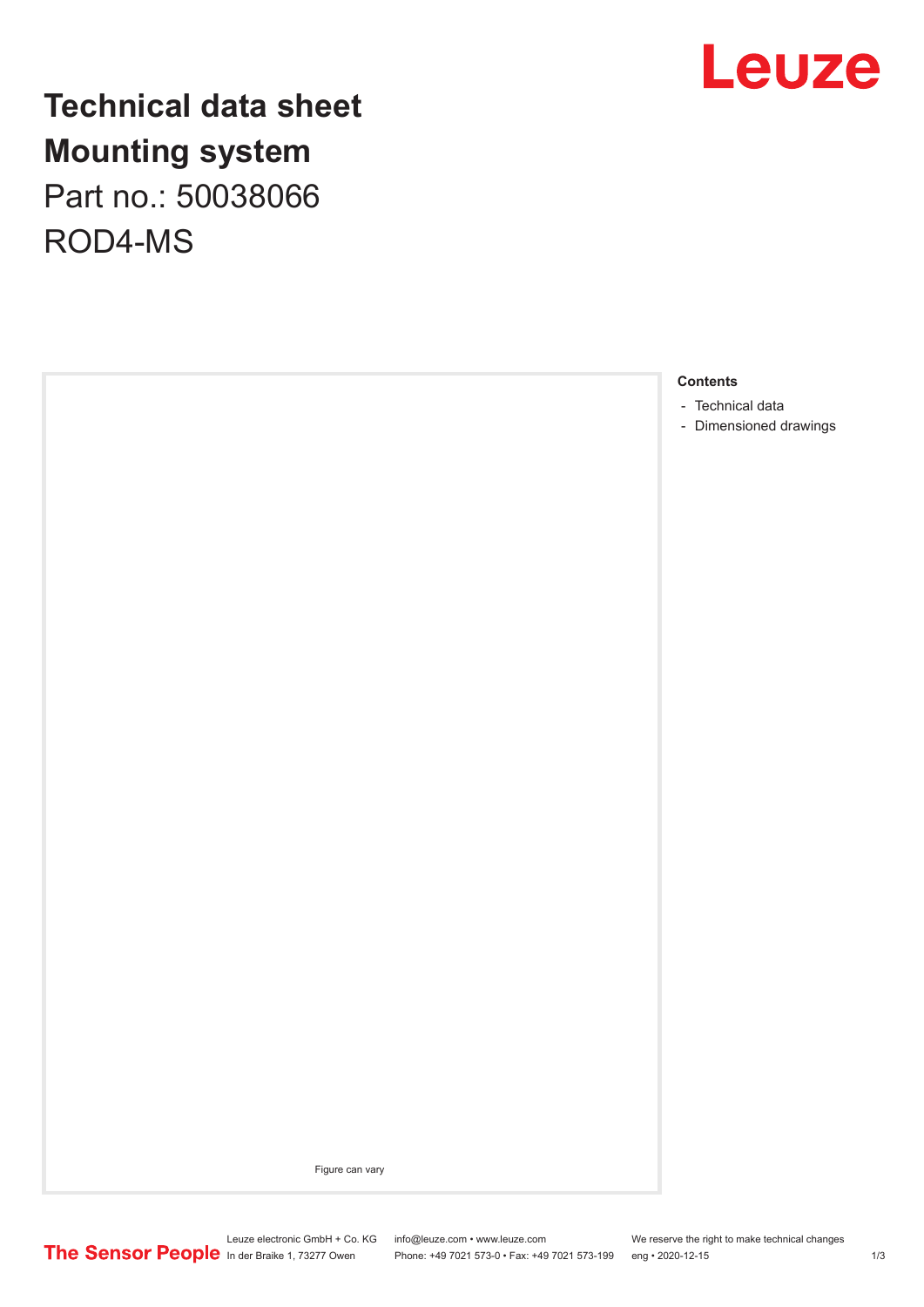## <span id="page-1-0"></span>**Technical data**

# **Leuze**

#### **Basic data**

**Suitable for** rotoScan ROD-4 optical distance

### **Mechanical data**

| Design                          | Cubic                   |
|---------------------------------|-------------------------|
| Dimension (W x H x L)           | 192 mm x 57 mm x 156 mm |
| Net weight                      | 700 g                   |
| Design of mounting device       | Mounting system         |
| <b>Mounting device material</b> | Metal                   |

sensors

#### **Classification**

| <b>Customs tariff number</b> | 83024900 |
|------------------------------|----------|
| eCl@ss 5.1.4                 | 27279290 |
| eCl@ss 8.0                   | 27279290 |
| eCl@ss 9.0                   | 27279090 |
| eCl@ss 10.0                  | 27273701 |
| eCl@ss 11.0                  | 27273701 |
| <b>ETIM 5.0</b>              | EC002498 |
| <b>ETIM 6.0</b>              | EC003015 |
| <b>ETIM 7.0</b>              | EC003015 |
|                              |          |